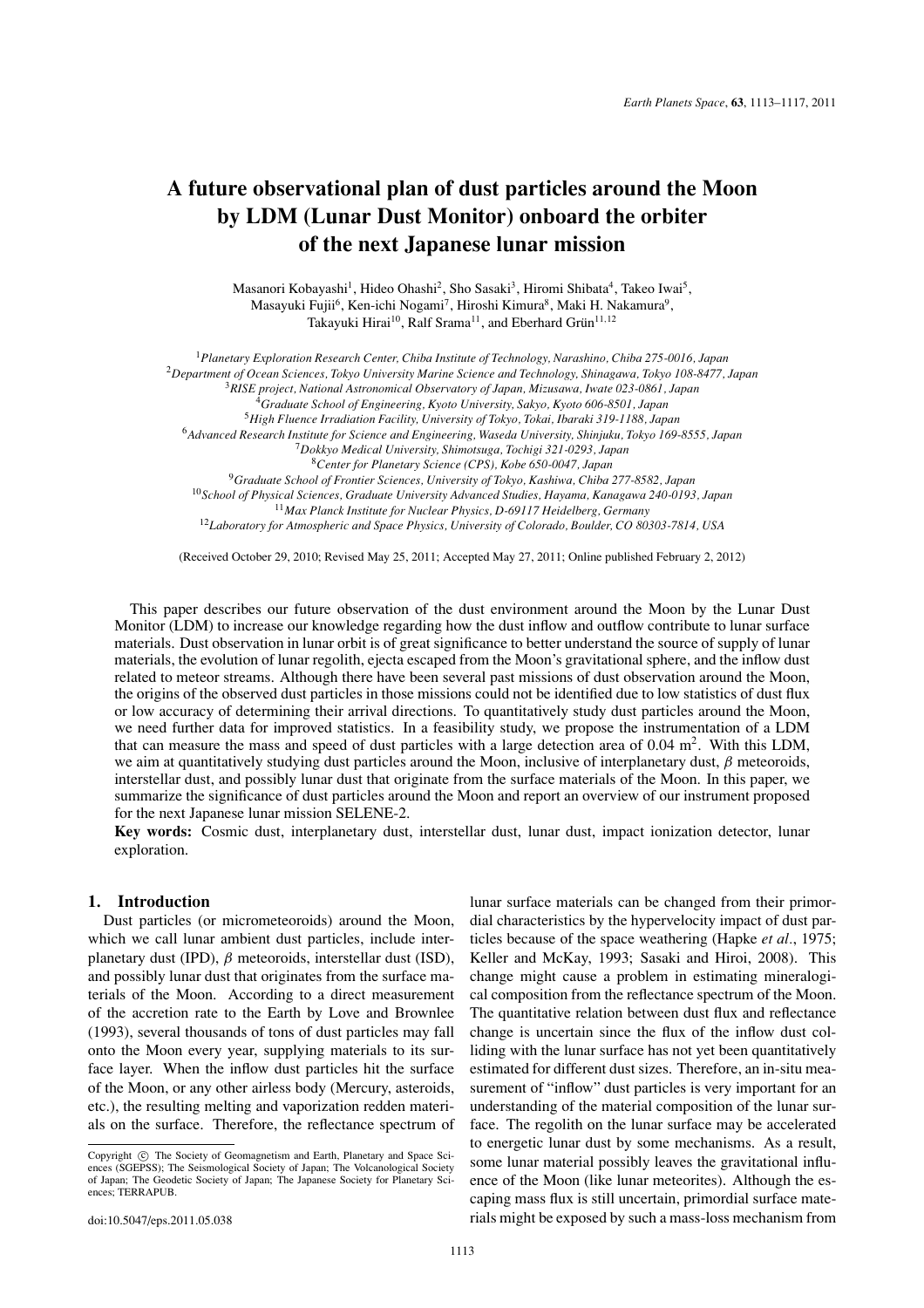| Dust                | Origin                                          | Kinetic property in heliocentric coordinates                      |                                                                               |
|---------------------|-------------------------------------------------|-------------------------------------------------------------------|-------------------------------------------------------------------------------|
|                     |                                                 | Velocity (mass)                                                   | Direction of arrival                                                          |
| Interstellar dust   | Local interstellar cloud                        | $25 \text{ km/s}^*$ (<10 <sup>-8</sup> g <sup>*</sup> )           | Ecliptic longitude of $252^{\circ}$ & ecliptic lati-<br>tude of $5^{\circ*}$  |
| Interplanetary dust | Cometary and asteroidal ma-<br>terials          | $<$ 42 km/s <sup>**</sup> $(<$ 10 <sup>-5</sup> g <sup>**</sup> ) | Anti-apex of the Earth or higher eccentric-<br>ities and various inclinations |
| $\beta$ meteoroids  | Interplanetary dust swept by<br>solar radiation | $>42$ km/s*** $(<10^{-12}$ g****)                                 | Solar direction                                                               |
| Lunar dust          | Materials on the lunar sur-<br>face, regolith   | $>0$ km/s***** (unknown)                                          | Lunar direction                                                               |

Table 1. Properties of dust particles around the Moon.

∗Refer to Kimura *et al*. (2003a, b).

∗∗Refer to Fechtig (1982) and Grun¨ *et al*. (1985).

∗∗∗Escape velocity at the Earth/Moon location with respect to the Sun's gravity.

∗∗∗∗∗Selenocentric velocity measured in an orbit of 100-km altitude.

the lunar surface. Thus, the "outflow" dust particles are another important factor to understand the chemical composition of material of the lunar surface. There have been several past missions for dust observation around the Moon, but we need further data to improve the statistics for a quantitative study of lunar ambient dust particles; in particular, the outflow dust particles. The next Japanese lunar mission SELENE-2, after the successful mission Kaguya (formerly known as SELENE), is planned to be launched in the mid 2010s and to consist of a lander, a rover, and an orbiter, as a transmitting satellite to the Earth (Matsumoto *et al.*, 2008). Here, we propose a cosmic-dust particle detector LDM (Lunar Dust Monitor) to be onboard the orbiter. In a lunar orbit that is far further from the Earth and, in particular, the earth's geosynchronous orbit, cosmic-dust observation takes place in a clean environment, which is not influenced by a background of man-made space debris. As for dust observation in a debris-free environment for one year, cosmicdust observation with a large detection area is certainly of significance. Recently, large-detection-area dust counters have been proposed for future space missions in Earth orbit (Sternovsky *et al.*, 2007; Grün *et al.*, 2009). If those missions are realized, many subjects that have been neglected due to insufficient statistics of dust observation might be solved. The detection area of the LDM proposed here is smaller than those mentioned above, but still has larger detection area than those used in past dust missions in lunar orbit. In this paper, we summarize the observational significance of lunar ambient dust and present an overview of our instrument proposed to the SELENE-2 mission, which has a large detection area thereby enabling a significant amount of data to be obtained.

# **2. Significance of the Observation of Lunar Ambient Dust Particles**

### **2.1 Lunar ambient dust particles**

Hiten and Nozomi observed dust particles and measured their fluxes in lunar orbit (Iglseder *et al.*, 1996; Sasaki *et al.*, 2002, 2007). Hiten orbited the Moon from February 1992 to April 1993, and the dust counter MDC (Munich Dust Counter), which was the only science payload of Hiten, detected about 150 dust particles in lunar orbit. Nozomi was a Japanese Mars explorer; the Nozomi-MDC (Mars Dust Counter) observed dust particles for five months in the Earth's gravitational sphere before leaving for Mars. Nozomi made only flybys of the Moon without entering lunar orbit. These observations by Hiten- and Nozomi-MDCs obtained a small dataset of dust particles for statistics, excluding earth-orbiting dust, once in a week, because the dust detectors had small sensitive areas,  $0.01 \text{ m}^2$  and  $0.014 \text{ m}^2$ . respectively. Dust particles around the Moon should be classified on the basis of their origins: ISD, IPD,  $\beta$  meteoroids, and possibly dust particles that have originated from the Moon. Table 1 summarizes a rough criterion for the identification of dust particles around the Moon. They can be inferred from their kinematic properties: the velocities and the arrival directions. If the population of dust components around the Moon is determined by observation, we can increase our knowledge of the contribution of inflow and outflow dust particles to lunar surface materials.

**2.1.1 Source of supply of the Moon's volatile materials** Materials on the lunar surface contain volatiles, as evidenced by a sodium atmosphere on the Moon. The volatiles should already be exhausted from the surface layer on the Moon if they are supplied only from the lunar interior because the diffusion of sodium on the Moon is inadequate to account for the observed atmospheres (Killen, 1989; Sprague, 1990; Stern, 1999; Sarantos *et al.*, 2008). The sodium atmosphere, however, still remains if cometary dust is one of the supply sources. A past observation shows that the sodium atmosphere of the Moon changes in synchronization with Leonids (Smith *et al.*, 1999; Shiokawa *et al.*, 2000). Furthermore, cometary dust may be a contributing source of water ice in the pole regions of the Moon (Berezhnoy *et al.*, 2003). A dust detector onboard a spacecraft in lunar orbit can obtain data that are necessary to infer the origin of volatiles on the Moon.

2.1.2 Evolution of the lunar regolith Dust particles play an important role in the space weathering of airless bodies such as the Moon. Bombardment of high-velocity dust particles of the lunar surface contributes to the production of its regolith layer. As we have mentioned in Introduction, space weathering affects its optical properties. As the surface undergoes space weathering, the overall

<sup>\*\*\*\*</sup>The mass of which a spherical particle with a density of 2 g/cm<sup>3</sup> has a high β factor greater than 0.5. Such dust particles can be accelerated by radiation pressure to above the escape velocity at 1 AU (Zook and Berg, 1975).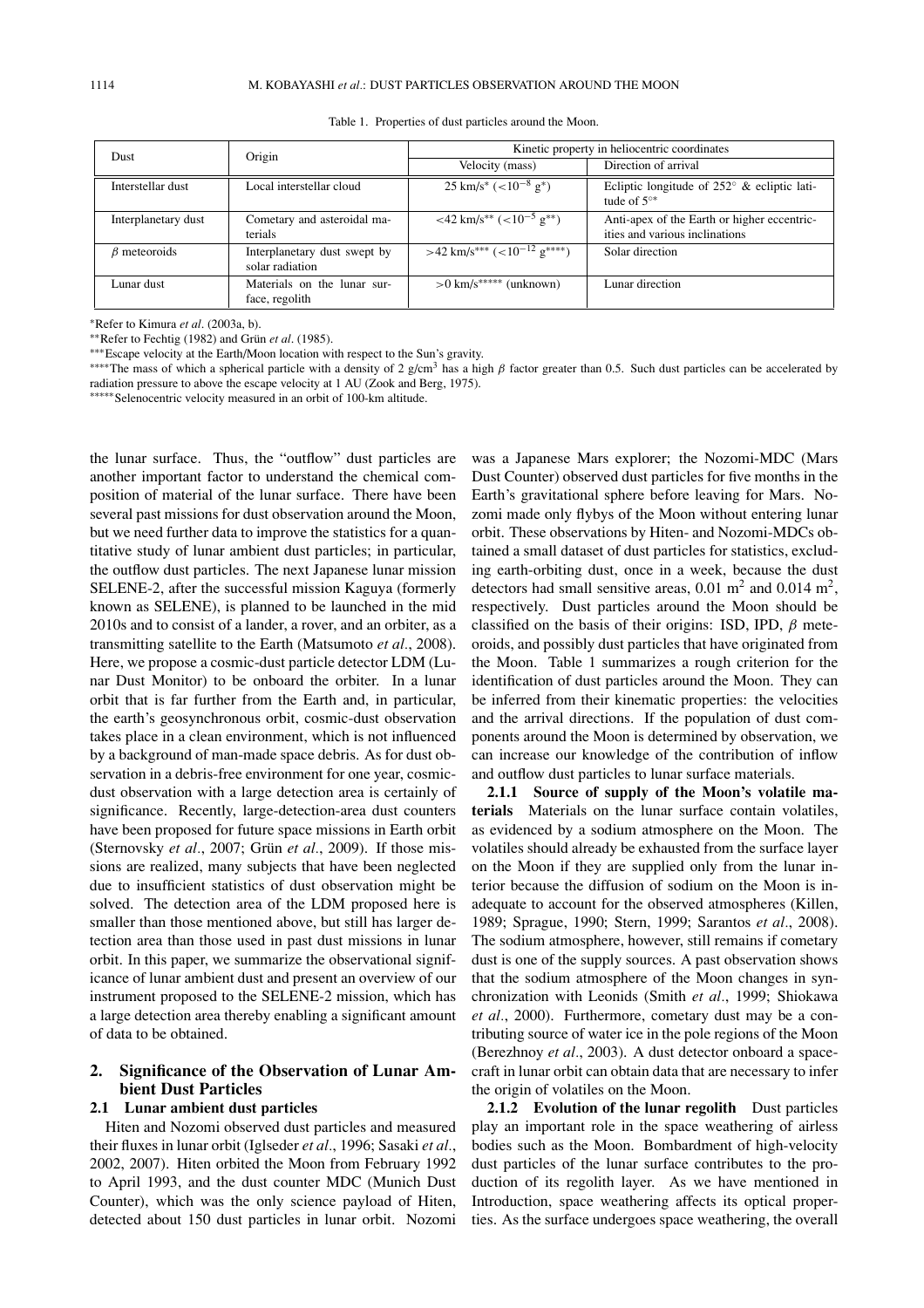

Fig. 1. Schematic of the cross-sectional view of LDM-S, the sensor part of the LDM.

albedo is reduced, reflectance decreases with wavelength, and the depth of its diagnostic absorption bands is reduced. The mineral compositions of lunar materials derived from remote-sensing observations of the reflectance spectrum become ambiguous due to the space-weathering effect. Since the bombardment rate of dust particles of the Moon has not been measured precisely, any changes in the reflectance of lunar surface materials have not been evaluated quantitatively. It is important to measure the current flux of inflow dust particles, from which the weathering effect in the past can be inferred. The latitudinal distribution of the inflow position of dust particles is also interesting, because the latitude dependence of space weathering may reveal a leading cause of space weathering.

**2.1.3 Ejecta escaped from the Moon's gravitational sphere** Surface materials might escape from the Moon, although they have not yet been directly observed. Small bodies such as satellites and asteroids have weak gravitational fields that enable surface materials to easily escape as impact ejecta of meteoroid bombardment. The dust detector subsystem (DDS) onboard Galileo detected dust particles ejected from the Jovian satellites, Ganymede, Europa, and Callisto. A theoretical estimate of the total mass of impact ejecta is difficult because of unknown ejection mechanisms. However, observation by a dust detector with a large detection area may determine the total mass of outflow materials. Small ejecta from the Moon, of a size assumed to be less than 1  $\mu$ m, may be related to levitation dust observed by Apollo astronauts (McCoy, 1976; Zook and McCoy, 1991). It is expected that the grain size of levitation dust at a certain position in the lunar orbit depends on the grain size of regolith materials at the nadir.

**2.1.4 Inflow dust related to meteor streams** Recent studies suggest that the flux of inflow dust increases when meteor streams appear (see, e.g., Bruno, 2007). An observation over more than one year may verify this hypothesis by examining the variation of the dust flux with meteor streams.

# **3. Instrumentation of the Lunar Dust Monitor 3.1 Principle of measurement**

As shown in Fig. 1, LDM-S, that is the sensor part of LDM, has four meshed grids (Grid1, Grid2, Grid3, and



Fig. 2. Example of a typical event measured with a bread-board model in the laboratory.



Fig. 3. The sensitivity of the LDM is shown by an area surrounded by a dashed line.

Grid4) parallel to the target whose effective area is  $0.04 \text{ m}^2$ (20 cm  $\times$  20 cm). The grids are 90% transparent: Grid1 is 2 cm apart from the target and Grid2 is 15 cm from the target. Two meshed grids, Grid3 and Grid4, between which a negative-bias high voltage of  $-100$  V is applied to reflect the solar-wind electrons, were added. LDM-S has a large target (gold-plated Al), to which a high voltage of  $+500$  V is applied. Grid1, Grid2, and the target, are individually followed by charge-sensitive amplifiers, which convert charge signals induced by electrons and ions to voltage signals that are fed to a following flash ADC driven with 10 MHz. Assuming the surface potential of  $+5$  V for incident dust particles (Mukai *et al.*, 2001), the lower detection limit of dust size is about 2  $\mu$ m in radius. Figure 2 shows an example of the waveforms of a typical event measured with a breadboard model in a laboratory. The waveforms from Grid1, Grid2, and the target, can be stored and be sent back to ground. We can deduce the mass and speed information of impacting dust particles from the recorded waveforms. This impact ionization type detector is designed to detect charged dust particles and to measure the kinematic parameters, mass and speed. The speed of a dust particle is obtained by measuring the time of flight (TOF) between Grid1 and Grid2. When the charged dust particle passes through Grid2 and Grid1, it induces an electric signal on the grids.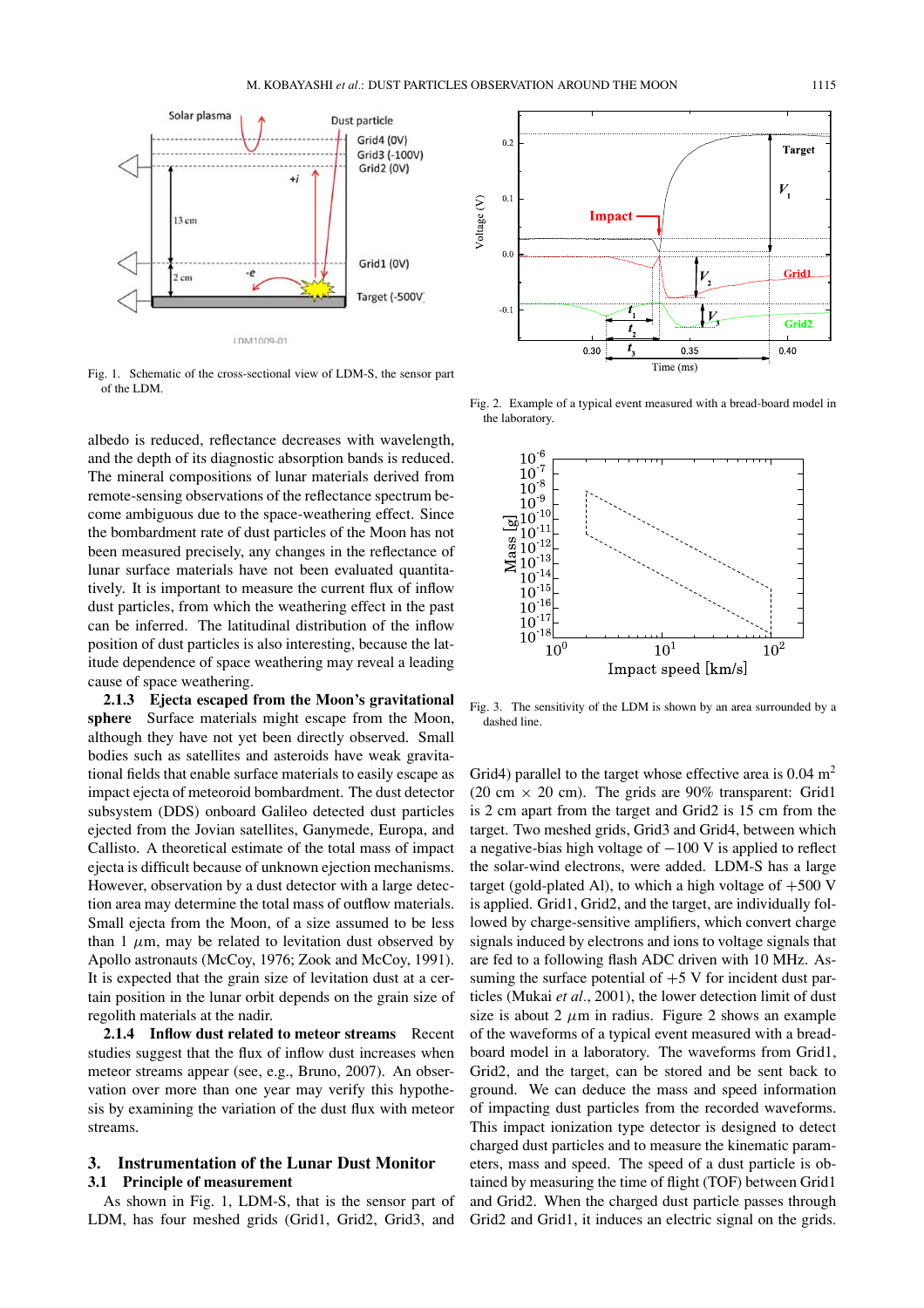Table 2. Measuring capability of LDM.

|          |           | Science requirement               | Performance target                  |
|----------|-----------|-----------------------------------|-------------------------------------|
| Velocity | Range     | $1 - 100$ km/s                    | $0.1 - 100$ km/s                    |
|          | Precision | better than 30%                   | better than $30\%$                  |
| Mass     | Range     | $10^{-14} - 10^{-11}$ g           | as shown in Fig. 3                  |
|          |           | $(Q(0) \text{ km/s})$             | $10^{-14} - 10^{-11}$ g (@ 10 km/s) |
|          | Precision | better than an order of magnitude | better than an order of magnitude   |

As shown in Fig. 2, the signals from Grid1 and Grid2 show negative peaks before the moment of the impact. Those signals have peaks corresponding to the time that the incident charged dust particle pass through the grids and this corresponds to "start" and "stop" of TOF. Time separation between the peaks shows a TOF of the incident dust particle between the grids. The speed of the incident dust particle is derived from the TOF and the distance between the grids. Measuring the time separation, we can determine the speed of the particle. Uncertainty in the speed determination cannot be completely erased, because the path length between the grids depends on the incident angle. We obtain the mass of the incident dust particle by observing the impact plasma generated from the impact of the hypervelocity dust particle on the target plate. The quantity of the impact plasma is obtained by reading the pulse height of the signal from the target plate, V1, shown in Fig. 2. When the incident particle with hypervelocity impacts on the target, the impact generates a plasma gas of electrons and ions. The electrons of the plasma are collected by the target and the ions are accelerated toward Grid1 by the electric field. Some of the ions drift through Grid1 and reach Grid2. The mass of the incident dust particle is a function of the quantity and drift time of the impact plasma as follows;

$$
t_{\rm r} = c_{\rm g} \cdot v^{\alpha}, \tag{1}
$$

$$
Q/m = c_{\rm r} \cdot v^{\beta}, \tag{2}
$$

where 
$$
t_r
$$
 is the rising time of the target signal, *Q* is the  
charge collected on the target, *m* and *v* are the mass  
and the speed of the incident dust particle, respectively  
(Frlichtenicht and Slattery, 1963; Auer and Sitte, 1968).  
The parameters  $c_g$ ,  $c_r$ ,  $\alpha$ ,  $\beta$ , have been determined by cal-  
ibration experiments using a van de Graaff accelerator at  
the Max Planck Institute for Nuclear Physics in Heidel-  
berg:  $c_g = 7.6 \times 10$ ,  $c_r = 5.50 \times 10^{-5}$ ,  $\alpha = -1.44$ ,  
 $\beta = 3.91$ . The LDM detects dust particles with a sensi-  
tivity as shown in Fig. 3. Using a bread-board model of the  
LDM, we are evaluating the conceptual design of the LDM  
described above and conducting experiments to optimize its  
performance (Ohashi *et al.*, 2010). From the results of ex-  
periments accounting for the uncertainties of the parameters  
and the field of view (FOV) of the instrument, the speeds of  
incident dust particles larger than 2  $\mu$ m can be measured as  
low as 2 km/s within an uncertainty of about 30% owing  
to their TOFs between the grids. For incident dust parti-  
cles smaller than 2  $\mu$ m, the uncertainties of the mass and  
the speed are an order of magnitude and about 70%, respec-  
tively. The assumed measuring capability of the LDM is  
tabulated in Table 2. Some of the incident particles can im-  
pact on the side wall of the impact ionization detector, a so-

called side-wall impact event (Willis *et al.*, 2004; Altobelli *et al.*, 2004). The LDM will also have such side-wall impact events in orbit and the observed data has to be corrected according to a secondary impacts experiment, such as that of Willis *et al.* (2004).

#### **3.2 Evaluation of the detection area of the LDM**

We propose a dust monitor that is operated in lunar orbit, called the lunar dust monitor (LDM). The detection area of the sensor part is 0.04 m<sup>2</sup> (rectangle, 20 cm  $\times$  20 cm) and the FOV is  $\pm 62^\circ$ . This instrument aims to observe several hundred counts of dust particles, the origins of which are well identified. The detection area of the LDM has been constrained from the following arguments: A dust detector called MDC onboard Hiten that was launched on January 24th, 1990, observed dust particles in lunar orbit. The Hiten-MDC, of which the detection area was  $0.010 \text{ m}^2$ , detected 150 counts of dust particles during 14 months of operation, from February 15, 1992, through April 10th, 1993, (Iglseder *et al.*, 1996). The Hiten-MDC observed dust particles with velocities from 1.8 km/s up to over 70 km/s and masses between  $10^{-7}$  g and  $10^{-16}$  g. Using the same procedure as described above, the mass and velocity of the impacted dust particles can be derived from the Hiten-MDC observation data. Our LDM has a geometric configuration of sensor and dynamic ranges of mass and velocity for impacted dust particles similar to the Hiten-MDC. The Hiten-MDC had a single grid as a top layer while the LDM has four grids that have 90% transparencies, individually. Therefore, only about 65% dust particles with incident angles within the FOV can pass through the grids and reach the target. The FOV of the LDM,  $\pm 62^\circ$ , should also be taken account. As a scientific requirement, it is preferable to detect several hundred counts of dust particles during the mission period (assumed one year) in order to identify their origins (meteoroids, comets, and interstellar matter) by the orbits of the observed dust particles. Therefore, the LDM needs a detection area several times larger than those missions and thus the detection area was specified to be  $0.04$  m<sup>2</sup>. The LDM aims to observe the dust environment in lunar orbit and dust components shown in Table 1 are expected to be detected. Those various dust components have different flux and arrival directions. To detect them evenly, the mounting position and orientation of the LDM should be carefully considered, taking into account the flux and arrival direction of the dust components.

# **4. Collaboration with the Preceding Mission of LADEE-LDEX**

The Lunar Dust EXperiment (LDEX) onboard LADEE, which will be launched in 2012, is designed to map the spa-